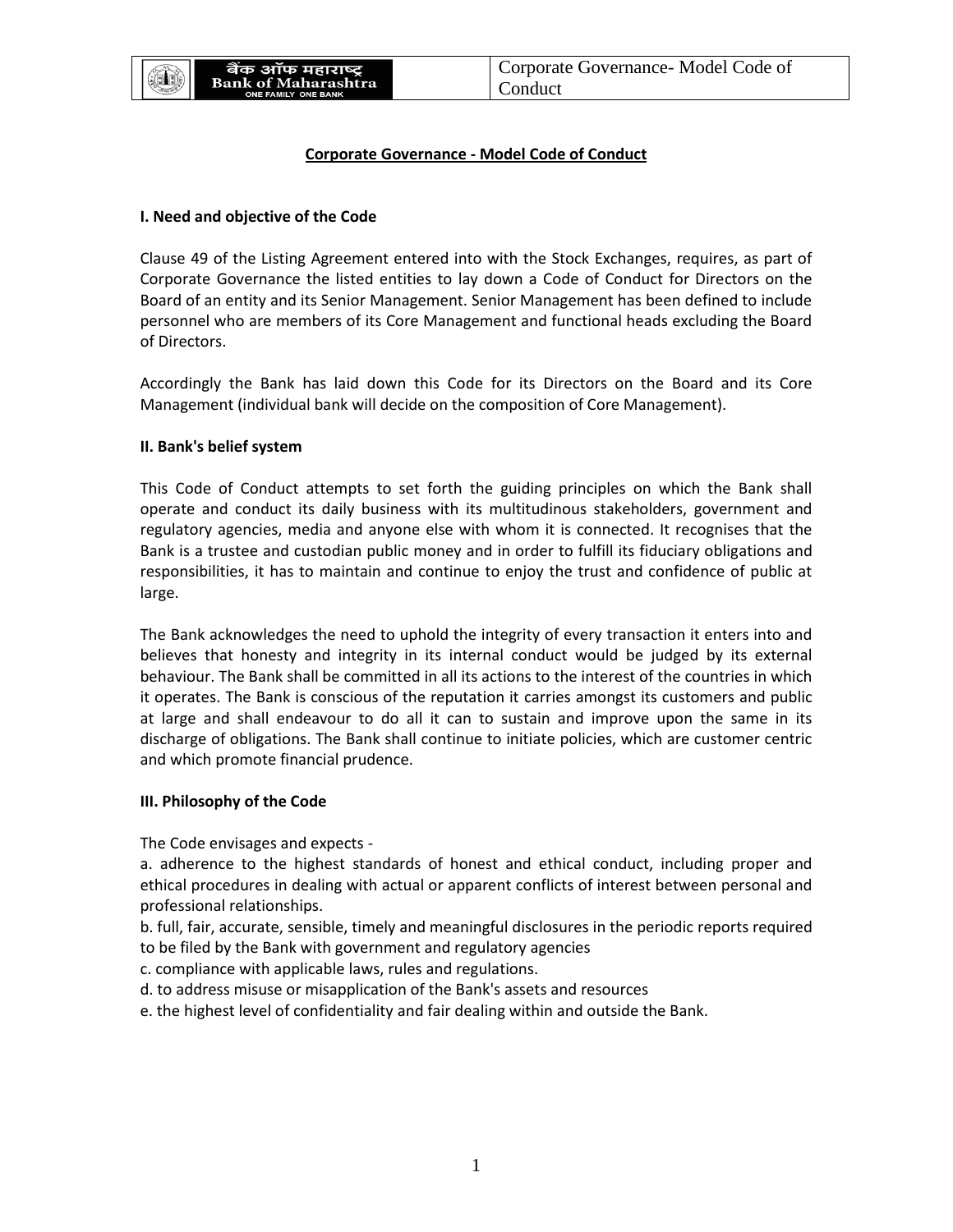(IN

### **A. General Standards of conduct**

 $\div$  The Bank expects all Directors and members of the Core Management to exercise good judgement to ensure the interests, safety and welfare of customers, employees and other stakeholders and to maintain a co-operative, efficient, positive, harmonious and productive work environment and business organisation. The Directors and members of the Core Management while discharging duties of their office must act honestly and with due diligence. They are expected to act with that amount of utmost care and prudence which an ordinary person is expected to take in his / her own business. These standards need to be applied while working in the premises of the Bank at off-site locations where the business is being conducted whether in India or abroad at Bank sponsored business and social events or at any other place where they act as representatives of the Bank.

### **B. Conflict of Interest - Related parties**

- $\div$  A "conflict of interest" occurs when personal interest of any member of the Board of Directors and of the Core Management interferes or appears to interfere in any way with the interests of the Bank. Every member of the Board of Directors and Core Management has a responsibility to the Bank its stakeholders and to each other. Although this duty does not prevent them from engaging in personal transactions and investments, it does demand that they avoid situations where a conflict of interest might occur or appear to occur. They are expected to perform their duties in a way that they do not conflict with the Bank's interest such as-
	- **Employment / Outside employment**  The members of the Core management are expected to devote their total attention to the business interests of the Bank. They are prohibited from engaging in any activity that interferes with their performance or responsibilities to the Bank or otherwise is in conflict with or prejudicial to the Bank.
	- **Business interests**  If any member of the Board of Directors and Core Management considers investing in securities issued by the Bank's customer, supplier or competitor, they should ensure that these investments do not compromise their responsibilities to the Bank. Many factors including the size and nature of investments; their ability to influence Bank's decisions; their access to confidential information of the Bank or of the other entity and the nature of relationship between the Bank and the customer, supplier or competitor should be considered in determining whether a conflict exists. Additionally, they should disclose to the Bank any interest that they have which may conflict with the business of the Bank.
	- **Related parties**  As a general rule, the Directors and members of the Core Management should avoid conducting Bank's business with a relative or any other person or any firm, company, association in which the relative or other person is associated in any significant role. Relatives shall include: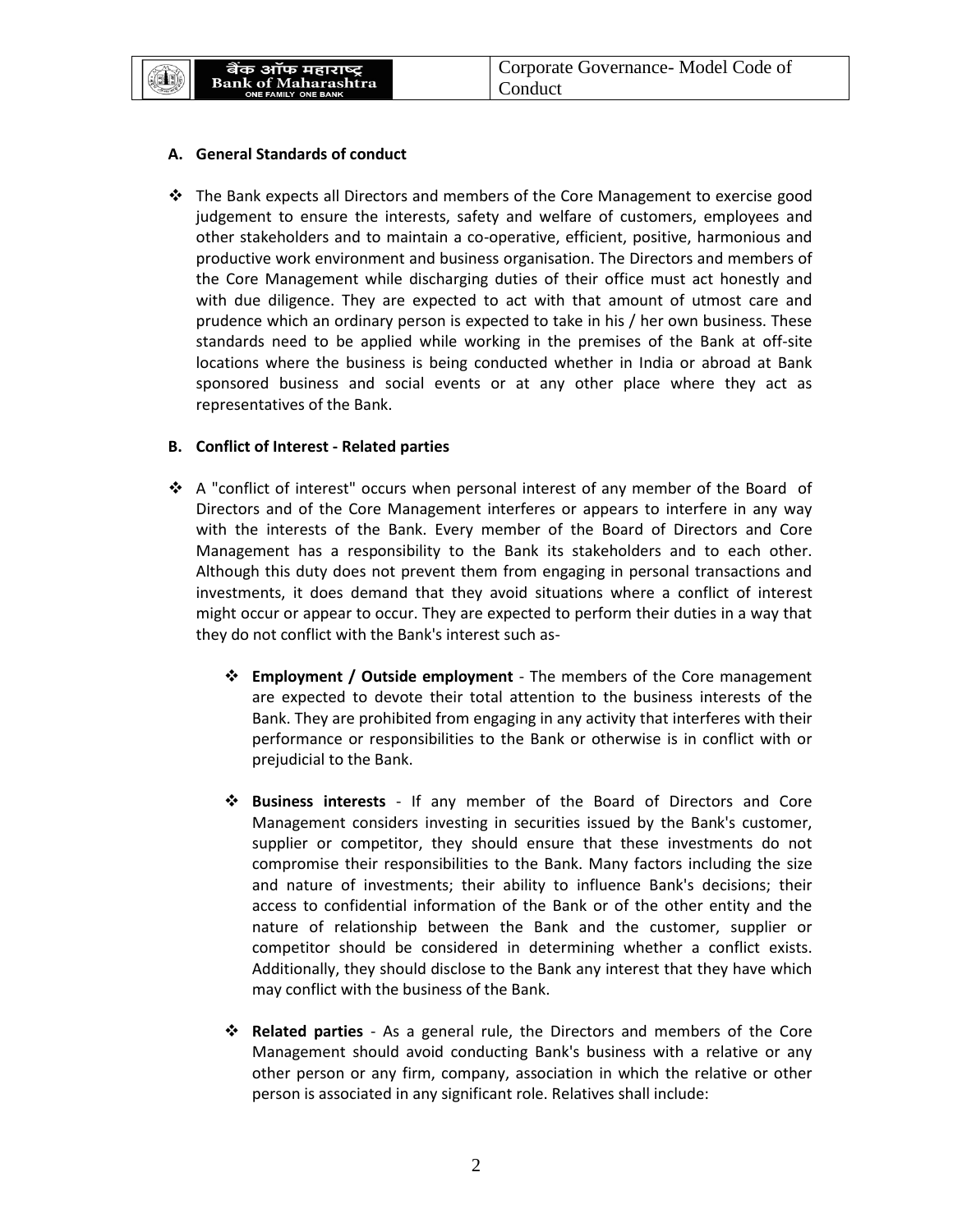

- Spouse
- Father (including step-mother)
- Mother (including step-mother)
- Son (including step-son)
- Son's wife
- Daughter ( including step-daughter)
- Daughter's husband
- Brother (including step-brother)
- Sister (including step-sister)
	- $\mathbf{\hat{P}}$  If such a related party transaction is unavoidable, they must fully disclose the nature of the related party transaction to the appropriate authority. Any dealings with a related party must be concluded in such a way that no preferential treatment is given to that party.
	- $\cdot \cdot$  In the case of any other transaction or situation giving rise to conflicts of interests, the appropriate authority should after due deliberations decide on its impact

### **C. Applicable Laws**

The Directors of the Bank and Core Management must comply with applicable laws, regulations, rules and regulatory orders. They should report any inadvertent noncompliance, if detected subsequently, to the concerned authorities.

#### **D. Disclosure Standards**

The Bank shall make full, fair, accurate, timely and meaningful disclosures in the periodic reports required to be filed with Government and Regulatory agencies. The members of the Core management of the Bank shall initiate all actions deemed necessary for proper dissemination of relevant information to the Board of Directors, Auditors and other Statutory Agencies, as may be required by applicable laws, rules and regulations.

#### **E. Use of Bank's Assets and Resources:**

Each member of the Board of Directors and Core management has a duty to the Bank to advance its legitimate interests while dealing with the Bank's assets and resources. Members of the Board of Directors and Core management are prohibited from:

- $\triangleright$  using corporate property, information or position for personal gain;
- $\triangleright$  soliciting, demanding, accepting or agreeing to accept anything of value from any person while dealing with the Bank's assets and resources;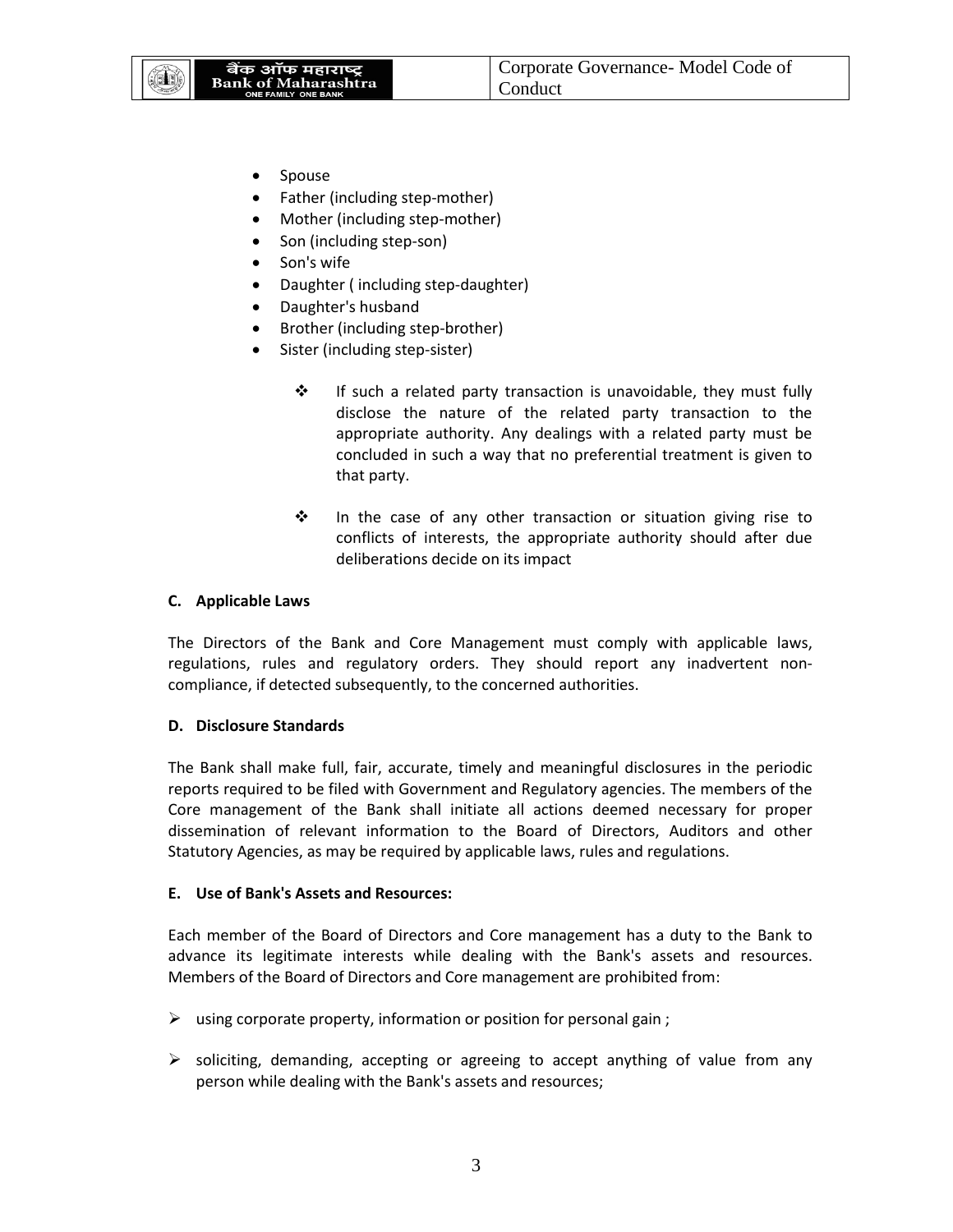(IN

 $\triangleright$  acting on behalf of the Bank in any transaction in which they or any of their relative(s) have a significant direct or indirect interest.

### **F. Confidentiality and Fair Dealings**

## **1. Bank's Confidential Information**

- $\triangleright$  The Bank's confidential information is a valuable asset. It includes all trade related information, trade secrets, confidential and privileged information, customer information, employee related information, strategies, administration, research in connection with the Bank and commercial, legal, scientific, technical data that are either provided to or made available to each member of the Board of Directors and the Core management by the Bank either in paper form or electronic media to facilitate their work or that they are able to know or obtain access by virtue of their position with the Bank. All confidential information must be used for Bank's business purposes only.
- $\triangleright$  This responsibility includes the safeguarding, securing and proper disposal of confidential information in accordance with the Bank's policy on maintaining and managing records. This obligation extends to confidential information of third parties, which the Bank has rightfully received under non-disclosure agreements.
- $\triangleright$  To further the Bank's business, confidential information may have to be disclosed to potential business partners. Such disclosure should be made after considering its potential benefits and risks. Care should be taken to divulge the most sensitive information, only after the said potential business partner has signed a confidentiality agreement with the Bank.
- $\triangleright$  Any publication or publicly made statement that might be perceived or construed as attributable to the Bank, made outside the scope of any appropriate authority in the Bank, should include a disclaimer that the publication or statement represents the views of the specific author and not the Bank.

# **2. Other Confidential Information –**

The Bank has many kinds of business relationships with many companies and individuals. Sometimes, they will volunteer confidential information about their products or business plans to induce the Bank to enter into a business relationship. At other times, the Bank may request that a third party provide confidential information to permit the Bank to evaluate a potential business relationship with that party. Therefore, special care must be taken by the Board of Directors and members of the Core Management to handle the confidential information of others responsibly. Such confidential information should be handled in accordance with the agreements with such third parties.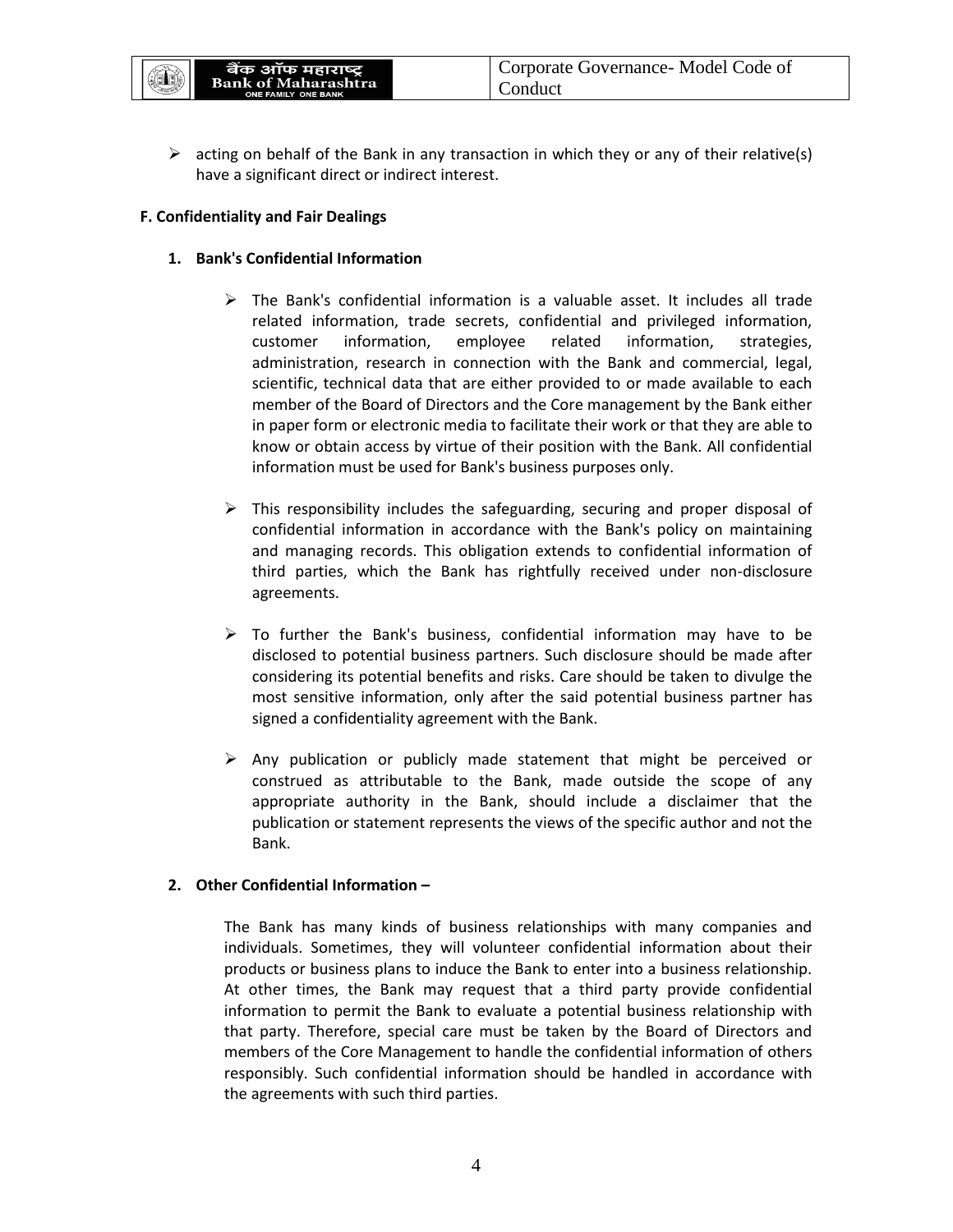- $\triangleright$  The Bank requires that every Director and member of the Core Management, General Managers should be fully compliant with the laws, statues, rules and regulations that have the objective of preventive unlawful gains of any nature whatsoever.
- $\triangleright$  Directors and the members of Core Management shall not accept any offer, payment, promise to pay, or authorization to pay any money, gift, or anything of value from customers, suppliers, shareholders / stakeholders, etc. that is perceived as intended, directly or indirectly, to influence any business decision, any act or failure to act, any commission of fraud, or opportunity for the commission of any fraud.

### **IV. Good Corporate Governance practices**

बैंक ऑफ महाराष्ट्र<br>Bank of Maharashtra

Each member of Board of Directors and Core Management of the Bank should adhere to the following so as to ensure compliance with good Corporate Governance practices.

### **(a) Dos**

通形

- $\triangleright$  Attend Board meetings regularly and participate in the deliberations and discussions effectively.
- $\triangleright$  Study the Board papers thoroughly and enquire about follow-up reports on definite time schedule.
- $\triangleright$  Involve actively in the matter of formulation of general policies.
- $\triangleright$  Be familiar with the broad objectives of the Bank and the policies laid down by the Government and the various laws and legislations.
- $\triangleright$  Ensure confidentiality of the Bank's agenda papers, Notes and Minutes.

#### **(b) Don'ts**

- $\triangleright$  Do not interfere in the day to day functioning of the Bank.
- $\triangleright$  Do not reveal any information relating to any constituent of the Bank to anyone.
- $\triangleright$  Do not display the logo / distinctive design of the Bank on their personal visiting cards / letter heads.
- $\triangleright$  Do not sponsor any proposal relating to loans, investments, buildings or sites for Bank's premises, enlistment or empanelment of contractors, architects, auditors, doctors, lawyers and other professionals etc.
- $\triangleright$  Do not do anything, which will interfere with and /or be subversive of maintenance of discipline, good conduct and integrity of the staff.